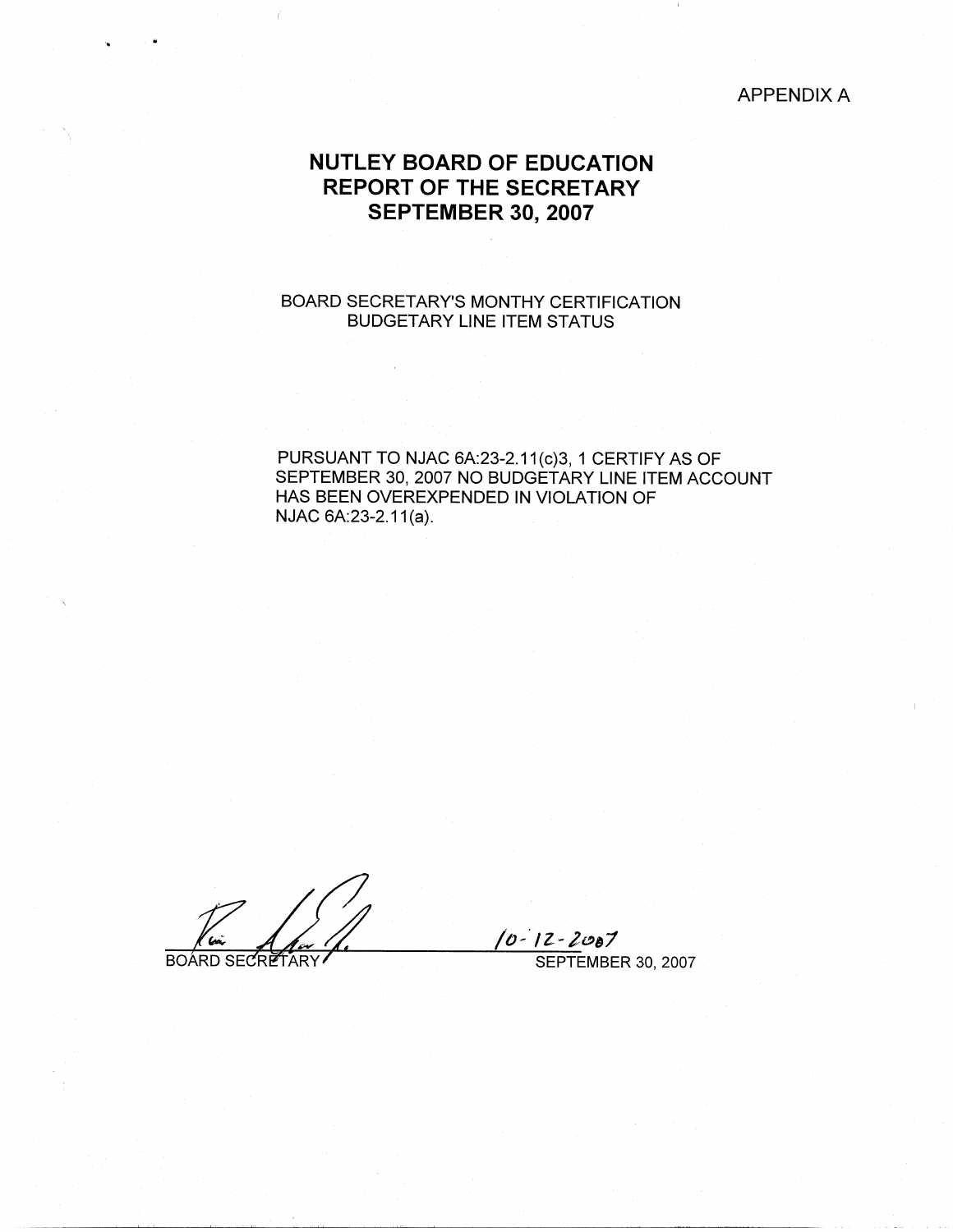$\mathcal{I}$ 

 $\mathbf{c}^{\pm}$ 

**Starting date 7/1/2007 Ending date 9/30/2007 Fund: 10 GENERAL CURRENT EXPENSE** 

| Assets:   | <b>Assets and Resources</b>                 |                   |                 |
|-----------|---------------------------------------------|-------------------|-----------------|
| 101       | Cash in bank                                |                   | \$4,659,292.10  |
| 102 - 106 | Cash Equivalents                            |                   | \$4,400.00      |
| 111       | Investments                                 |                   | \$0.00          |
| 116       | Capital Reserve Account                     |                   | \$452,245.59    |
| 121       | Tax levy Receivable                         |                   | \$0.00          |
|           |                                             |                   |                 |
|           | Accounts Receivable:                        |                   |                 |
| 132       | Interfund                                   | \$4,201.45        |                 |
| 141       | Intergovernmental - State                   | (\$171,336.80)    |                 |
| 142       | Intergovernmental - Federal                 | \$0.00            |                 |
| 143       | Intergovernmental - Other                   | (\$6,078.98)      |                 |
| 153, 154  | Other (net of estimated uncollectable of \$ | \$859.63          | (\$172,354.70)  |
|           | Loans Receivable:                           |                   |                 |
| 131       | Interfund                                   | \$0.00            |                 |
| 151, 152  | Other (Net of estimated uncollectable of \$ | \$0.00            | \$0.00          |
|           | <b>Other Current Assets</b>                 |                   | \$0.00          |
|           | Resources:                                  |                   |                 |
| 301       | <b>Estimated revenues</b>                   | \$49,176,529.00   |                 |
| 302       | Less revenues                               | (\$11,564,753.69) | \$37,611,775.31 |
|           | <b>Total assets and resources</b>           |                   | \$42,555,358.30 |
|           | <b>Liabilities and fund equity</b>          |                   |                 |
|           | Liabilities:                                |                   |                 |
|           |                                             |                   |                 |
| 411       | Intergovernmental accounts payable - state  |                   | \$0.00          |
| 421       | Accounts payable                            |                   | \$486,161.48    |
| 431       | Contracts payable                           |                   | \$0.00          |
| 451       | Loans payable                               |                   | \$0.00          |
| 481       | Deferred revenues                           |                   | \$0.00          |
|           | Other current liabilities                   |                   | \$1,284,840.64  |
|           |                                             |                   |                 |

**Total liabilities** 

**\$1,771,002.12**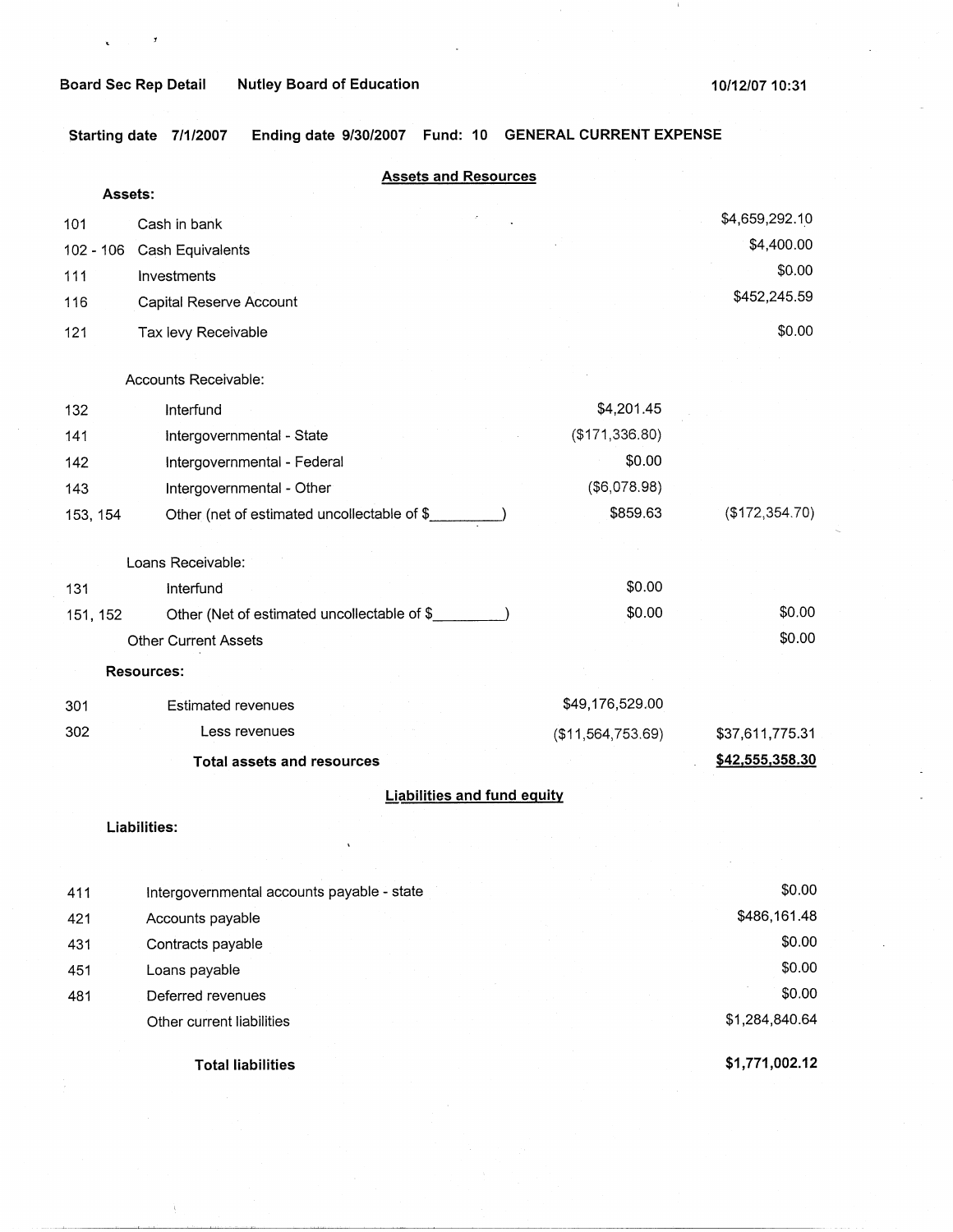**Starting date 7/1/2007 Ending date 9/30/2007 Fund: 10 GENERAL CURRENT EXPENSE** 

### **Fund Balance:**

753,754 761 604 Appropriated: Reserve for encumbrances Capital reserve account - July Add: Increase in capital reserve 307 309 762 751,752,76x 601 Less: Budgeted w/d from capital reserve eligible costs Less: Budgeted w/d from capital reserve excess costs Adult education programs 602 770 303 Other reserves Appropriations \$50,768,529.37 Less: Expenditures (\$8,588,632.74) Encumbrances (\$37,711,664.78) (\$46,300,297.52) Total appropriated Unappropriated: Fund balance, July 1 Budgeted fund balance Total fund balance **Total liabilities and fund equity Recapitulation of Budgeted Fund Balance: Budgeted**  \$38,075,964.98 \$445,630.35 \$0.00 \$0.00 \$0.00 \$0.00 \$0.00 \$4,468,231.85 \$42,989,827.18 (\$613,470.63) (\$1,592,000.37) **Actual**  \$445,630.35 \$40,784,356.18 **\$42,555,358.30 Variance** 

|                                    | ________________  | $-$               |                      |
|------------------------------------|-------------------|-------------------|----------------------|
| Appropriations                     | \$50,768,529.37   | \$46,300,297.52   | \$4,468,231.85       |
| Revenues                           | (\$49,176,529.00) | (\$11,564,753.69) | (\$37,611,775.31)    |
| Subtotal                           | \$1,592,000.37    | \$34,735,543.83   | ( \$33, 143, 543.46) |
| Change in capital reserve account: |                   |                   |                      |
| Plus - Increase in reserve         | \$0.00            | \$6,615.24        | (\$6,615.24)         |
| Less - Withdrawal from reserve     | \$0.00            | \$0.00            |                      |
| Subtotal                           | \$1,592,000.37    | \$34.742.159.07   | (\$33,150,158.70)    |
| Less: Adjustment for prior year    | \$0.00            | \$0.00            |                      |
| Budgeted fund balance              | \$1,592,000.37    | \$34,742,159.07   | (\$33,150,158.70)    |

Prepared and submitted by : *rate Affer* 

*/o-12-)c0'1*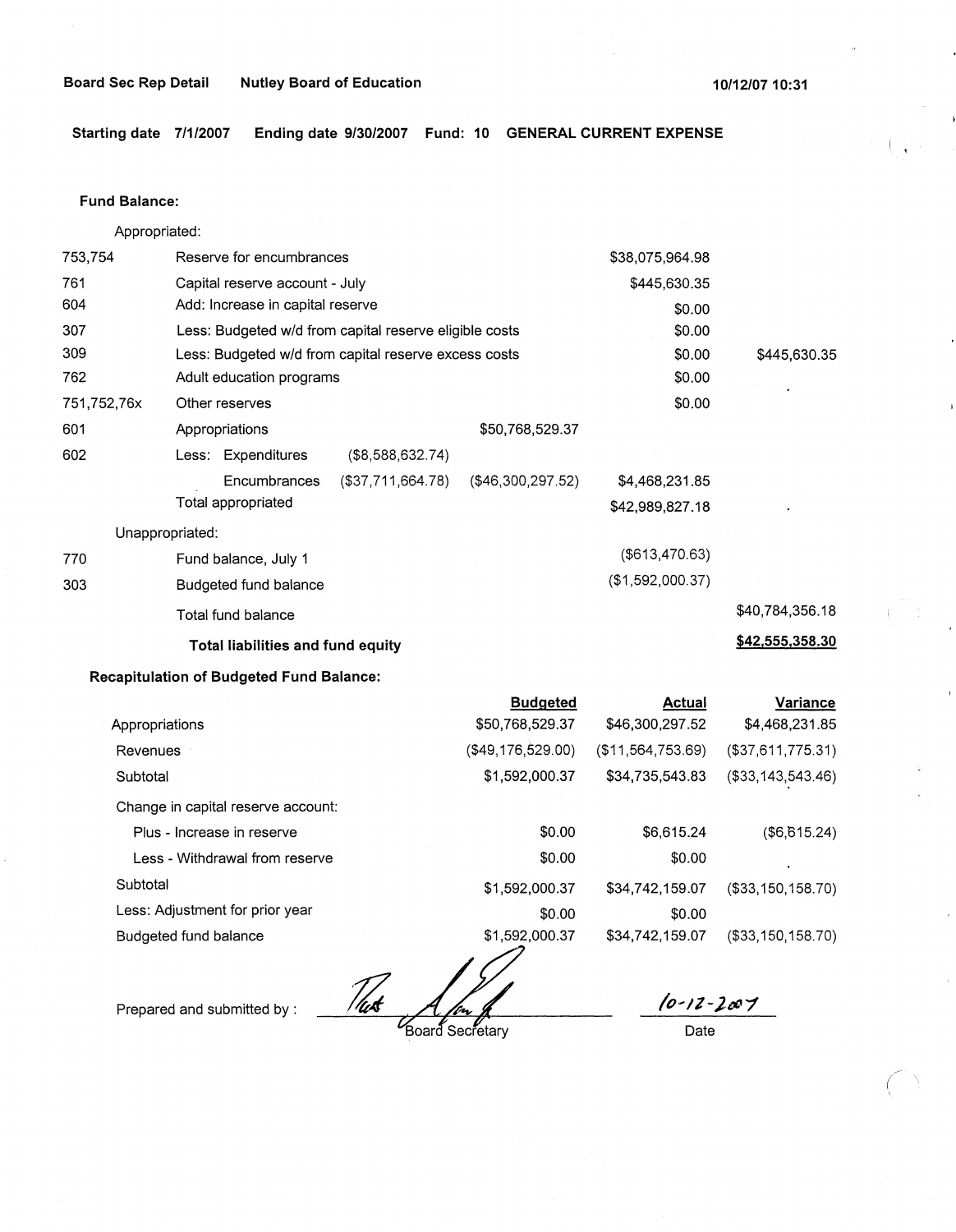$\mathbf{v} = \mathbf{v} \in \mathbb{R}^{d}$ 

 $\epsilon$ 

í

 $\mathbf{1}$ 

**Starting date 7/1/2007 Ending date 9/30/2007 Fund: 20 SPECIAL REVENUE FUNDS** 

|           | <b>Assets and Resources</b>                 |                |                |
|-----------|---------------------------------------------|----------------|----------------|
| Assets:   |                                             |                |                |
| 101       | Cash in bank                                |                | \$400,914.76   |
| 102 - 106 | Cash Equivalents                            |                | \$0.00         |
| 111       | Investments                                 |                | \$0.00         |
| 116       | Capital Reserve Account                     |                | \$0.00         |
| 121       | Tax levy Receivable                         |                | \$0.00         |
|           |                                             |                |                |
|           | Accounts Receivable:                        |                |                |
| 132       | Interfund                                   | \$0.00         |                |
| 141       | Intergovernmental - State                   | \$12,213.82    |                |
| 142       | Intergovernmental - Federal                 | \$1,509.09     |                |
| 143       | Intergovernmental - Other                   | \$0.00         |                |
| 153, 154  | Other (net of estimated uncollectable of \$ | \$0.00         | \$13,722.91    |
|           | Loans Receivable:                           |                |                |
| 131       | Interfund                                   | \$0.00         |                |
| 151, 152  | Other (Net of estimated uncollectable of \$ | \$0.00         | \$0.00         |
|           | <b>Other Current Assets</b>                 |                | \$0.00         |
|           | <b>Resources:</b>                           |                |                |
| 301       | <b>Estimated revenues</b>                   | \$1,277,828.00 |                |
| 302       | Less revenues                               | (\$228,270.27) | \$1,049,557.73 |
|           | <b>Total assets and resources</b>           |                | \$1,464,195.40 |
|           | <b>Liabilities and fund equity</b>          |                |                |
|           | Liabilities:                                |                |                |

| 411 | Intergovernmental accounts payable - state | \$3,603.14  |
|-----|--------------------------------------------|-------------|
| 421 | Accounts payable                           | \$25,086.67 |
| 431 | Contracts payable                          | \$0.00      |
| 451 | Loans payable                              | \$0.00      |
| 481 | Deferred revenues                          | \$0.00      |
|     | Other current liabilities                  | \$388.10    |
|     | <b>Total liabilities</b>                   | \$29,077.91 |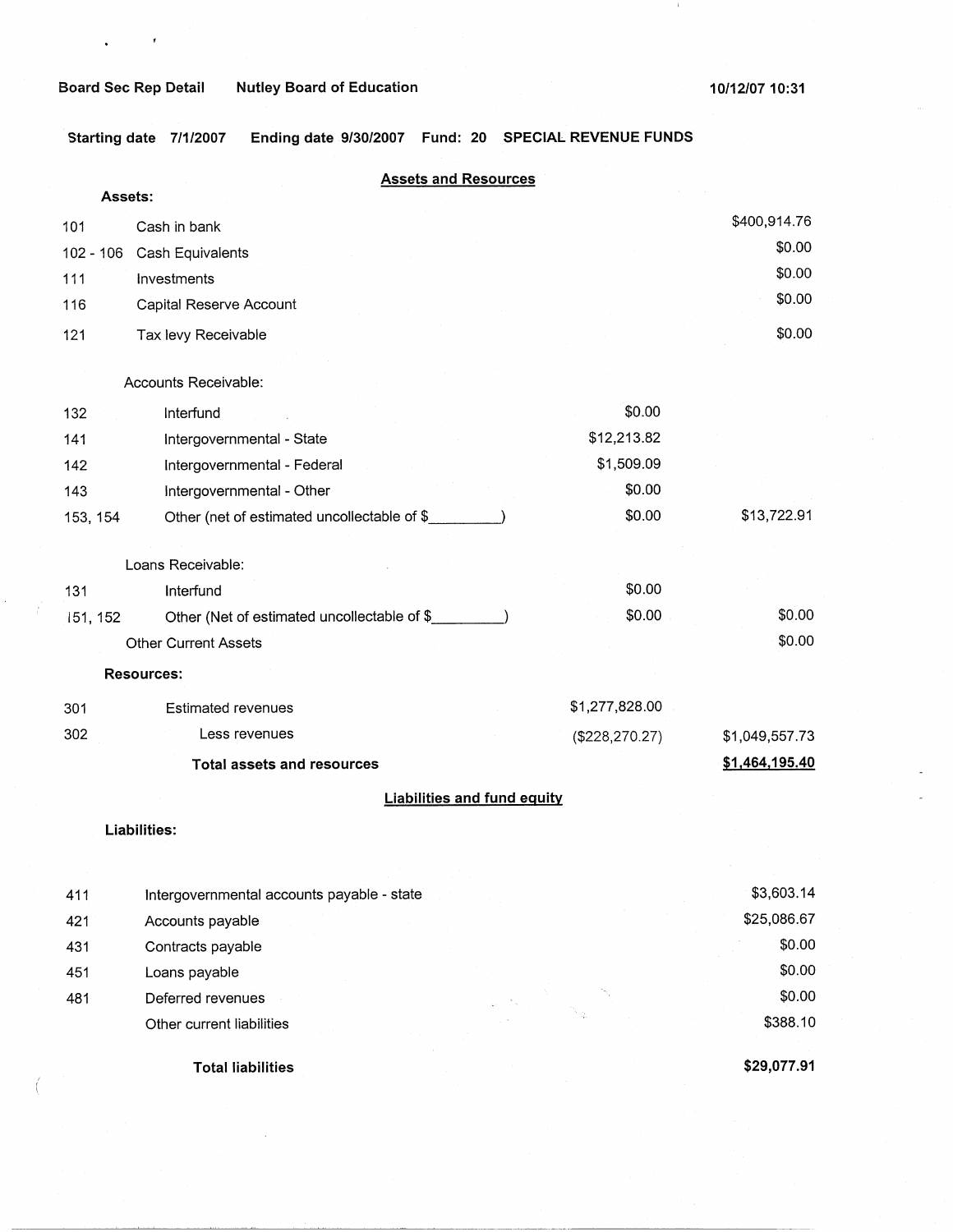**Starting date 7/1/2007 Ending date 9/30/2007 Fund: 20 SPECIAL REVENUE FUNDS** 

### **Fund Balance:**

753,754 761 604 307 309 Appropriated: Reserve for encumbrances Capital reserve account - July Add: Increase in capital reserve Less: Budgeted w/d from capital reserve eligible costs Less: Budgeted w/d from capital reserve excess costs \$593,509.81 \$0.00 \$0.00 \$0.00 \$0.00 762 751,752,76x 601 Adult education programs  $$0.00$ 602 770 303 Other reserves \$0.00 Appropriations Less: Expenditures (\$240,737.16) **Encumbrances** Total appropriated Unappropriated: Fund balance, July 1 Budgeted fund balance Total fund balance (\$589,568.39) **Total liabilities and fund equity Recapitulation of Budgeted Fund Balance:**  Appropriations Revenues **Subtotal** \$2,366,556.27 (\$830,305.55) \$1,536,250.72 \$2,129,760.53 \$394,085.23 (\$1,088,728.27) **Budgeted Actual**  \$2,366,556.27 \$830,305.55 (\$1,277,828.00) (\$228,270.27) \$1,088,728.27 \$602,035.28 \$0.00 \$1,435,117.49 **\$1,464,195.40 Variance**  \$1,536,250.72 (\$1,049,557.73) \$486,692.99

Change in capital reserve account:

| Plus - Increase in reserve      | \$0.00         | \$0.00       | \$0.00       |
|---------------------------------|----------------|--------------|--------------|
| Less - Withdrawal from reserve  | \$0.00         | \$0.00       |              |
| Subtotal                        | \$1,088,728.27 | \$602,035.28 | \$486,692.99 |
| Less: Adjustment for prior year | \$0.00         | \$0.00       |              |
| Budgeted fund balance           | \$1,088,728.27 | \$602,035.28 | \$486,692.99 |

Prepared and submitted by : *I lux Alu 4* 7 10 12 2007

Board Secretary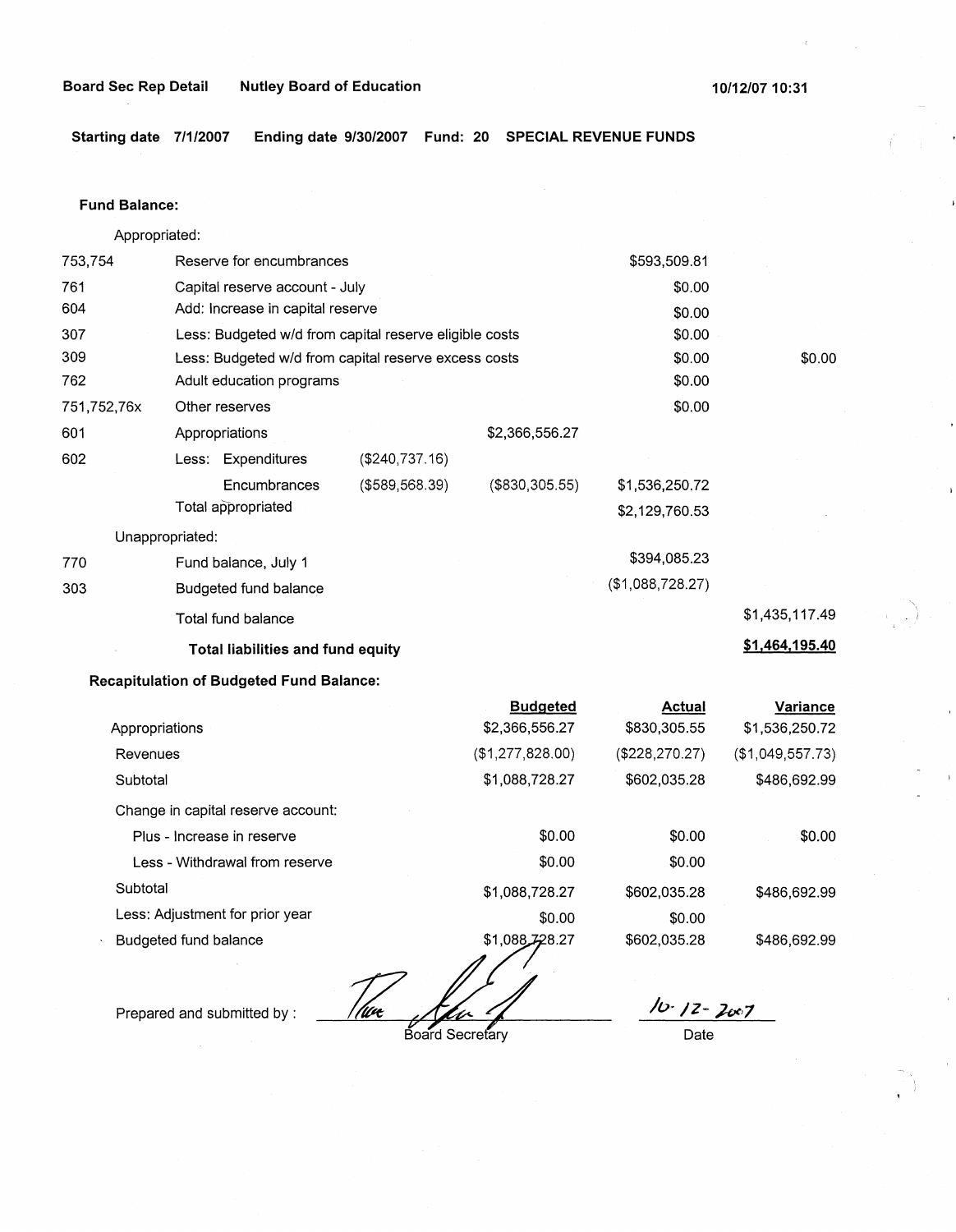$\bar{1}$ 

**Starting date 7/1/2007 Ending date 9/30/2007 Fund: 30 CAPITAL PROJECTS FUNDS** 

|                  | <b>Assets and Resources</b><br>Assets:      |                   |                   |
|------------------|---------------------------------------------|-------------------|-------------------|
|                  | Cash in bank                                |                   | \$35,128,438.94   |
| 101              |                                             |                   | \$0.00            |
| 102 - 106<br>111 | Cash Equivalents<br>Investments             |                   | \$0.00            |
| 116              | Capital Reserve Account                     |                   | \$0.00            |
| 121              | Tax levy Receivable                         |                   | \$0.00            |
|                  |                                             |                   |                   |
|                  | Accounts Receivable:                        |                   |                   |
| 132              | Interfund                                   | \$22,659.00       |                   |
| 141              | Intergovernmental - State                   | \$8,900,787.64    |                   |
| 142              | Intergovernmental - Federal                 | \$0.00            |                   |
| 143              | Intergovernmental - Other                   | \$40,000.00       |                   |
| 153, 154         | Other (net of estimated uncollectable of \$ | \$0.00            | \$8,963,446.64    |
|                  | Loans Receivable:                           |                   |                   |
| 131              | Interfund                                   | \$0.00            |                   |
| 151, 152         | Other (Net of estimated uncollectable of \$ | \$0.00            | \$0.00            |
|                  | <b>Other Current Assets</b>                 |                   | \$0.00            |
|                  | <b>Resources:</b>                           |                   |                   |
| 301              | <b>Estimated revenues</b>                   | \$0.00            |                   |
| 302              | Less revenues                               | (\$38,096,594.27) | (\$38,096,594.27) |
|                  | <b>Total assets and resources</b>           |                   | \$5,995,291.31    |
|                  | <b>Liabilities and fund equity</b>          |                   |                   |
|                  | Liabilities:                                |                   |                   |
|                  |                                             |                   |                   |
| 411              | Intergovernmental accounts payable - state  |                   | \$0.00            |
| 421              | Accounts payable                            |                   | \$8,280.00        |
| 431              | Contracts payable                           |                   | \$0.00            |
| 451              | Loans payable                               |                   | \$0.00            |
| 481              | Deferred revenues                           |                   | \$5,174,909.00    |
|                  | Other current liabilities                   | アダン               | \$23,481.48       |
|                  | <b>Total liabilities</b>                    |                   | \$5,206,670.48    |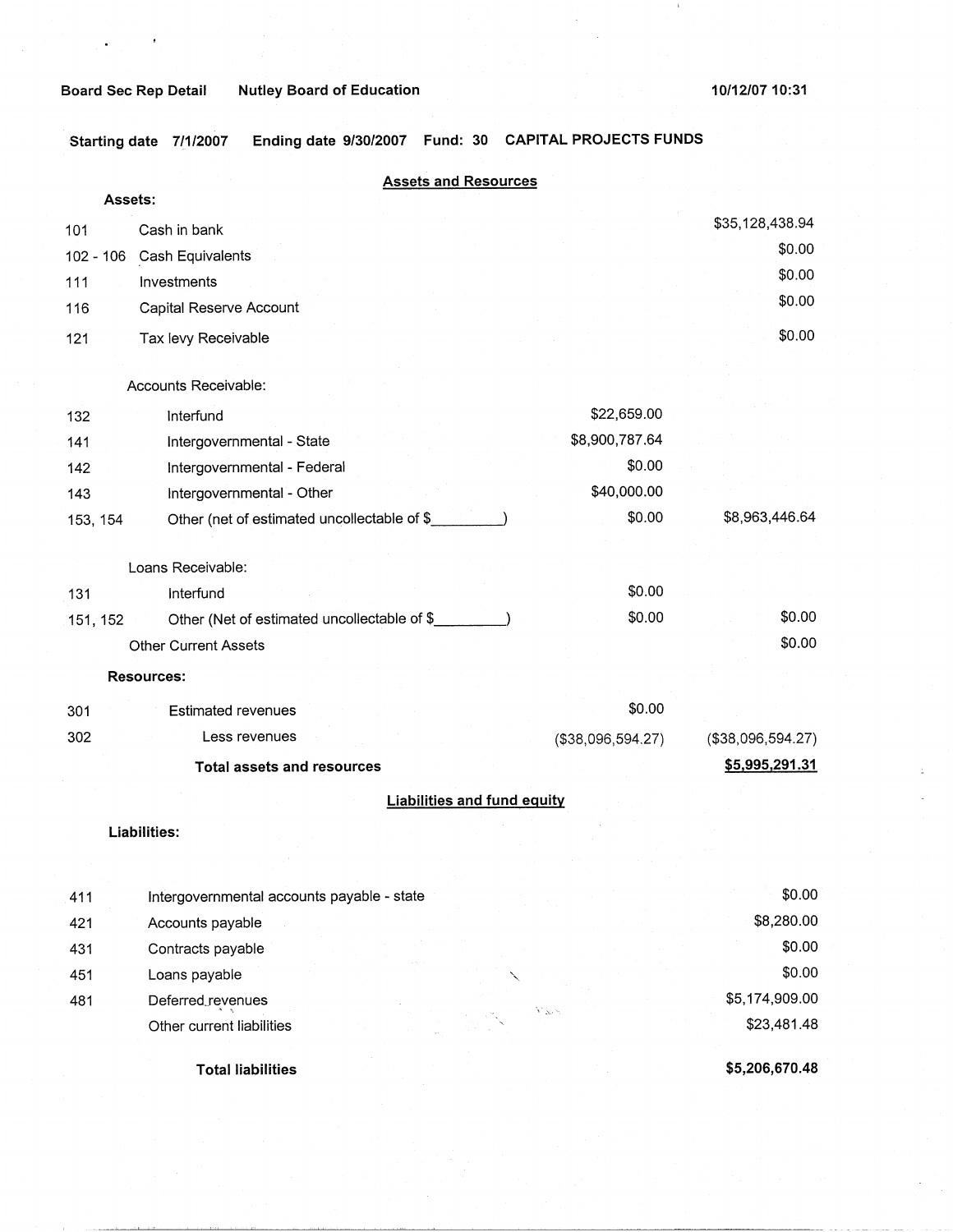**Starting date 7/1/2007 Ending date 9/30/2007 Fund: 30 CAPITAL PROJECTS FUNDS** 

### **Fund Balance:**

753,754 761 604 Appropriated: Reserve for encumbrances Capital reserve account - July Add: Increase in capital reserve 307 309 762 751,752,76x 601 Less: Budgeted w/d from capital reserve eligible costs Less: Budgeted w/d from capital reserve excess costs Adult education programs \$12,131,589.91 \$0.00 \$0.00 \$0.00 \$0.00 \$0.00 602 Other reserves Appropriations Less: Expenditures **Encumbrances** Total appropriated Unappropriated: 770 Fund balance, July 1 303 Budgeted fund balance Total fund balance (\$3,144,697.51) (\$6,350,200.81) **Total liabilities and fund equity Recapitulation of Budgeted Fund Balance:**  \$39,824,530.74 (\$9,494,898.32) **Budgeted**  \$0.00 \$30,329,632.42 \$42,461,222.33 (\$1,848,070.76) (\$39,824,530.74) **Actual**  \$0.00 \$788,620.83 **\$5,995,291.31 Variance** 

| \$39,824,530.74 | \$9,494,898.32     | \$30,329,632.42 |
|-----------------|--------------------|-----------------|
| \$0.00          | (\$38,096,594.27)  | \$38,096,594.27 |
| \$39,824,530.74 | (\$28,601,695.95)  | \$68,426,226.69 |
|                 |                    |                 |
| \$0.00          | \$0.00             | \$0.00          |
| \$0.00          | \$0.00             |                 |
| \$39,824,530.74 | (\$28,601,695.95)  | \$68,426,226.69 |
| \$0.00          | \$0.00             |                 |
| \$39,824,530.74 | ( \$28,601,695.95) | \$68,426,226.69 |
|                 |                    |                 |

 $\mathbb{Z}_{p}$ 

Prepared and submitted by :

Board Secretary

*l*o-12-Zou7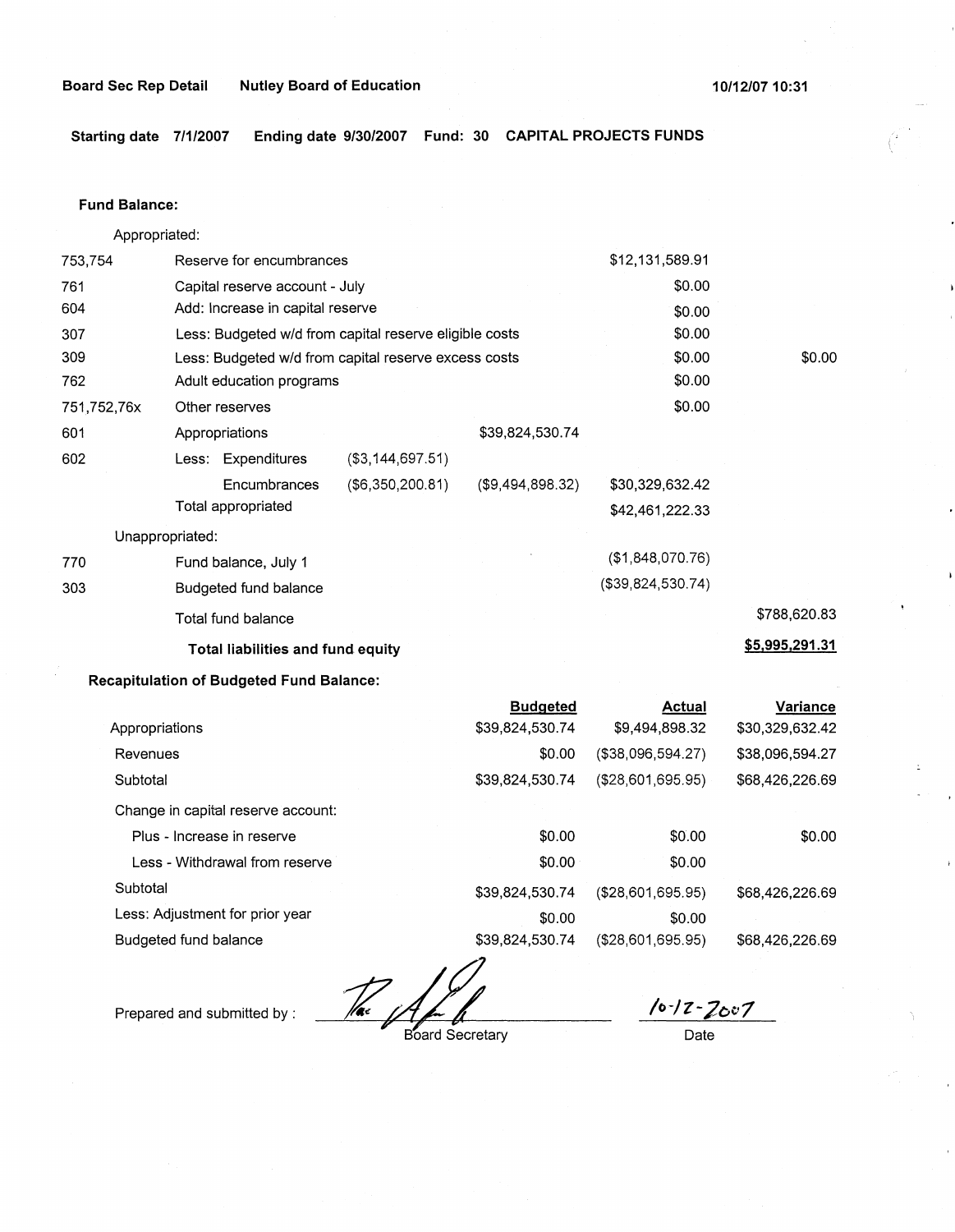$\bar{\mathbf{r}}$ 

 $\epsilon$ 

**Board Sec Rep Detail Nutley Board of Education** 

 $\mathcal{A}$ 

**Starting date 7/1/2007 Ending date 9/30/2007 Fund: 40 DEBT SERVICE FUNDS** 

## **Assets and Resources**

| Assets:   |                                              |                |                |
|-----------|----------------------------------------------|----------------|----------------|
| 101       | Cash in bank                                 |                | (\$481,724.38) |
| 102 - 106 | Cash Equivalents                             |                | \$0.00         |
| 111       | Investments                                  |                | \$0.00         |
| 116       | Capital Reserve Account                      |                | \$0.00         |
| 121       | Tax levy Receivable                          |                | \$0.00         |
|           | Accounts Receivable:                         |                |                |
| 132       | Interfund                                    | \$21,747.60    |                |
| 141       | Intergovernmental - State                    | \$0.00         |                |
| 142       | Intergovernmental - Federal                  | \$0.00         |                |
| 143       | Intergovernmental - Other                    | \$0.00         |                |
| 153, 154  | Other (net of estimated uncollectable of \$  | \$0.00         | \$21,747.60    |
|           | Loans Receivable:                            |                |                |
| 131       | Interfund                                    | \$0.00         |                |
| 151, 152  | Other (Net of estimated uncollectable of \$_ | \$0.00         | \$0.00         |
|           | <b>Other Current Assets</b>                  |                | \$0.00         |
|           | <b>Resources:</b>                            |                |                |
| 301       | <b>Estimated revenues</b>                    | \$1,294,304.00 |                |
| 302       | Less revenues                                | (\$3,950.00)   | \$1,290,354.00 |
|           | <b>Total assets and resources</b>            |                | \$830,377.22   |
|           | <b>Liabilities and fund equity</b>           |                |                |
|           | Liabilities:                                 |                |                |
| 101       | Cash in bank                                 |                | (\$481,724.38) |
| 411       | Intergovernmental accounts payable - state   |                | \$0.00         |
| 421       | Accounts payable                             |                | \$0.00         |
| 431       | Contracts payable                            |                | \$0.00         |
| 451       | Loans payable                                |                | \$0.00         |
| 481       | Deferred revenues<br>- 5                     |                | \$0.00         |
|           | Other current liabilities                    |                | \$0.00         |
|           | <b>Total liabilities</b>                     |                | \$0.00         |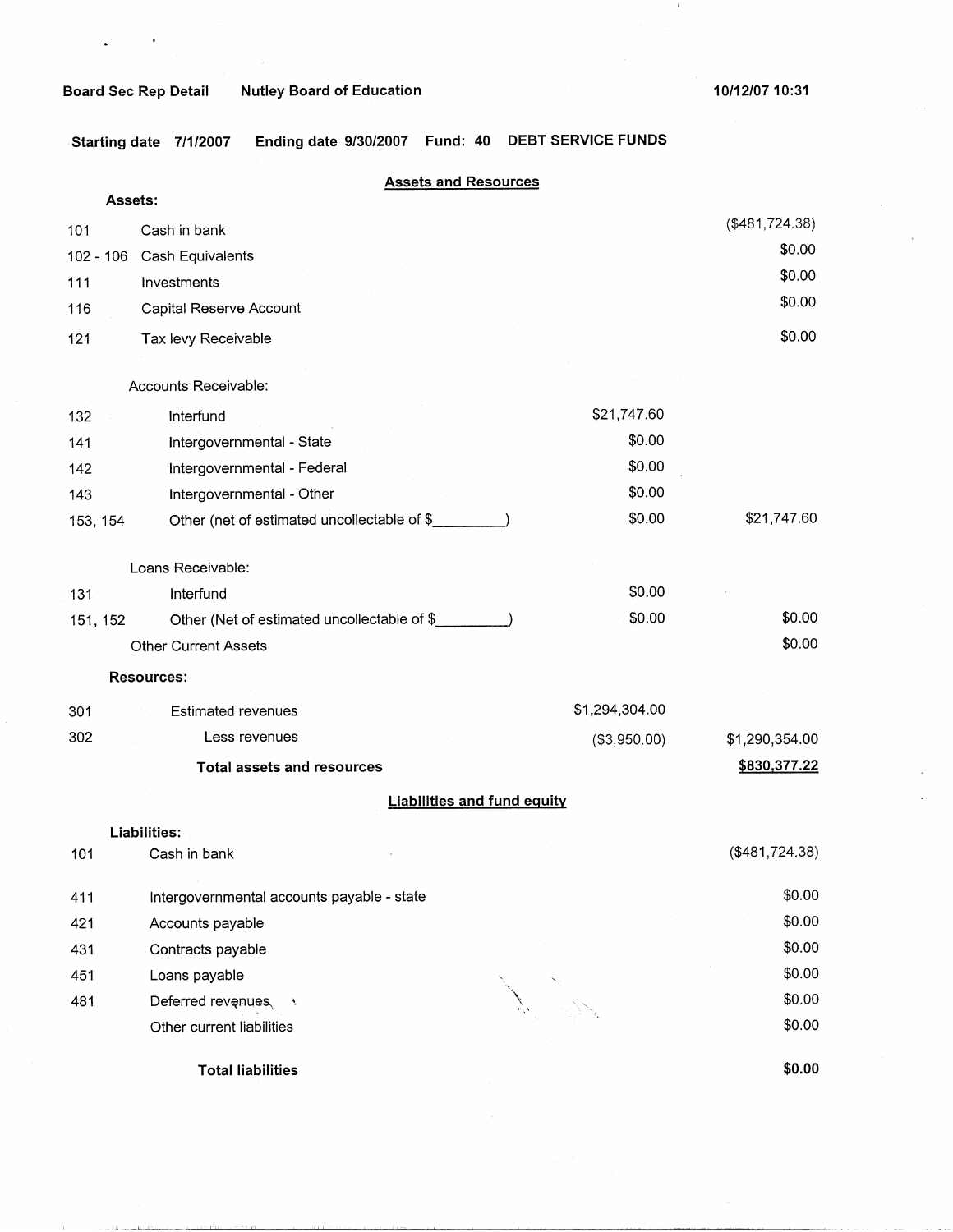**Board Sec Rep Detail Nutley Board of Education 10/12/0710:31** 

**Starting date 7/1/2007 Ending date 9/30/2007 Fund: 40 DEBT SERVICE FUNDS** 

## **Fund Balance:**

753,754 761 604 Appropriated: Reserve for encumbrances Capital reserve account - July Add: Increase in capital reserve 307 309 762 751,752,76x 601 Less: Budgeted w/d from capital reserve eligible costs Less: Budgeted w/d from capital reserve excess costs Adult education programs 602 770 303 Other reserves Appropriations Less: Expenditures **Encumbrances** Total appropriated Unappropriated: Fund balance, July 1 Budgeted fund balance Total fund balance (\$463,928.00) (\$113,575.00) \$1,294,304.00 (\$577,503.00) **Total liabilities and fund equity Recapitulation of Budgeted Fund Balance:**  \$113,575.00 \$0.00 \$0.00 \$0.00 \$0.00 \$0.00 \$0.00 \$716,801.00 \$830,376.00 \$0.72 \$0.00 \$0.00 \$830,376.72 **\$830,376.72** 

|                                    | <b>Budgeted</b>  | <b>Actual</b> | Variance         |
|------------------------------------|------------------|---------------|------------------|
| Appropriations                     | \$1,294,304.00   | \$577,503.00  | \$716,801.00     |
| Revenues                           | (\$1,294,304.00) | ( \$3,950.00) | (\$1,290,354.00) |
| Subtotal                           | \$0.00           | \$573,553.00  | ( \$573, 553.00) |
| Change in capital reserve account: |                  |               |                  |
| Plus - Increase in reserve         | \$0.00           | \$0.00        | \$0.00           |
| Less - Withdrawal from reserve     | \$0.00           | \$0.00        |                  |
| Subtotal                           | \$0.00           | \$573,553.00  | (\$573,553.00)   |
| Less: Adjustment for prior year    | \$0.00           | \$0.00        |                  |
| Budgeted fund balance              | \$0.00           | \$573,553.00  | (\$573,553.00)   |
|                                    |                  |               |                  |

/kw

Prepared and submitted by :

**<sup>7</sup>**Board Secretary

*/o~lt- l.o07* 

 $\left\langle \cdot \right\rangle$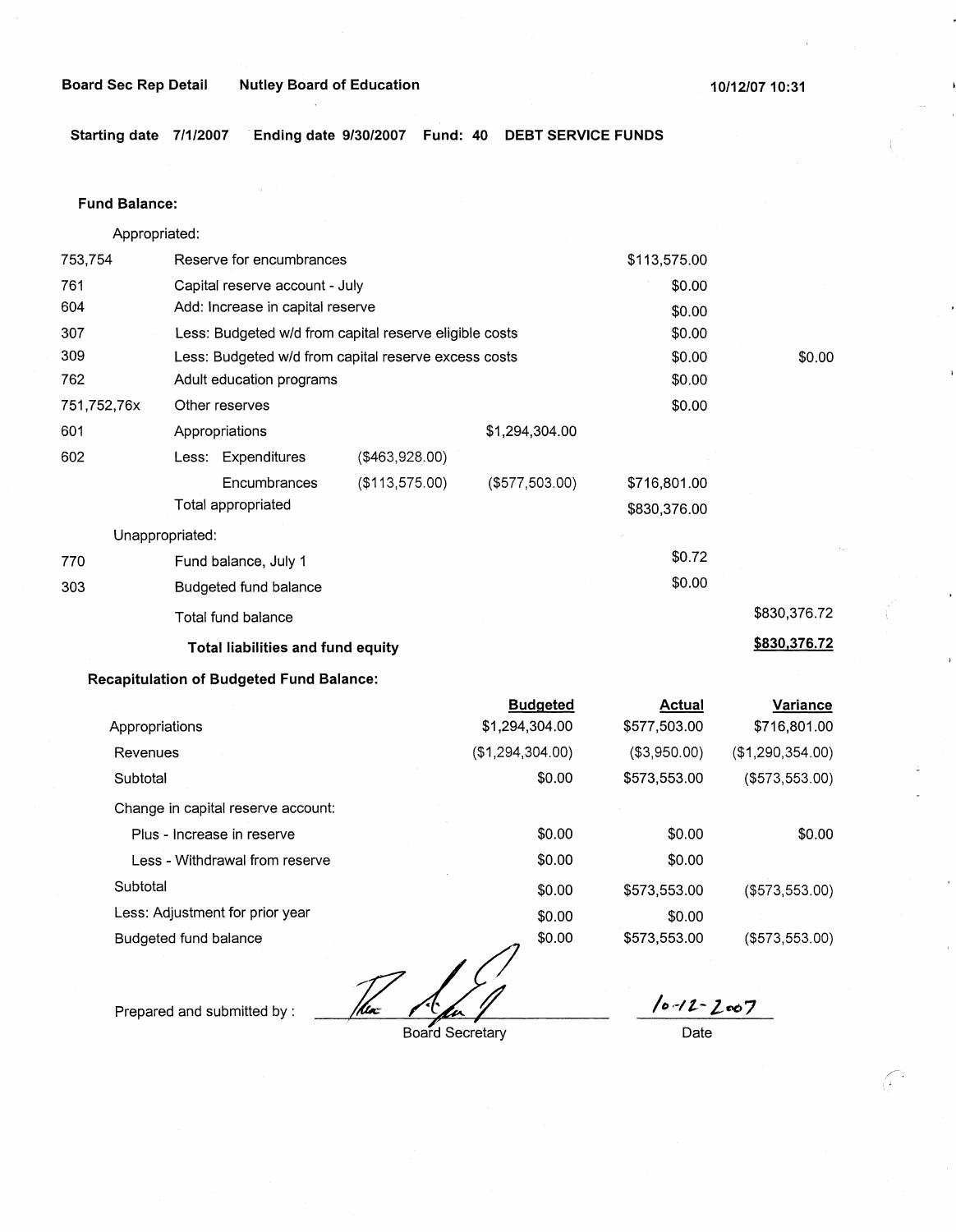$\epsilon$ 

 $\bullet$ 

 $\bar{1}$ 

**.Starting date 7/1/2007 Ending date 9/30/2007 Fund: 50 ENTERPRISE FUND** 

|                  |                                              | <b>Assets and Resources</b>        |                |                |
|------------------|----------------------------------------------|------------------------------------|----------------|----------------|
| Assets:          |                                              |                                    |                |                |
| 101              | Cash in bank                                 |                                    |                | (\$27,144.45)  |
| $102 - 106$      | Cash Equivalents                             |                                    |                | \$592.00       |
| 111              | Investments                                  |                                    |                | \$0.00         |
| 116              | Capital Reserve Account                      |                                    |                | \$0.00         |
| 121              | Tax levy Receivable                          |                                    |                | \$0.00         |
|                  | Accounts Receivable:                         |                                    |                |                |
| 132 <sub>1</sub> | Interfund                                    |                                    | \$0.00         |                |
| 141              | Intergovernmental - State                    |                                    | \$0.00         |                |
| 142              | Intergovernmental - Federal                  |                                    | (\$0.10)       |                |
| 143              | Intergovernmental - Other                    |                                    | \$0.00         |                |
| 153, 154         | Other (net of estimated uncollectable of \$_ |                                    | \$0.00         | (\$0.10)       |
|                  | Loans Receivable:                            |                                    |                |                |
| 131              | Interfund                                    |                                    | \$0.00         |                |
| 151, 152         | Other (Net of estimated uncollectable of \$  |                                    | \$0.00         | \$0.00         |
|                  | <b>Other Current Assets</b>                  |                                    |                | \$20,458.84    |
|                  | <b>Resources:</b>                            |                                    |                |                |
| 301              | <b>Estimated revenues</b>                    |                                    | \$0.00         |                |
| 302              | Less revenues                                |                                    | (\$172,797.56) | (\$172,797.56) |
|                  | <b>Total assets and resources</b>            |                                    |                | (\$178,891.27) |
|                  |                                              | <b>Liabilities and fund equity</b> |                |                |
|                  | Liabilities:                                 |                                    |                |                |
| 101              | Cash in bank                                 |                                    |                | (\$27,144.45)  |
| 411              | Intergovernmental accounts payable - state   |                                    |                | \$0.00         |
| 421              | Accounts payable                             |                                    |                | \$0.00         |
| 431              | Contracts payable                            |                                    |                | \$0.00         |
| 451              | Loans payable                                |                                    |                | \$0.00         |
| 481              | Deferred revenues                            |                                    |                | \$0.00         |
|                  | Other current liabilities                    |                                    |                | \$52,724.18    |

**Total liabilities** 

a.<br>Galeria

**\$52,724.18**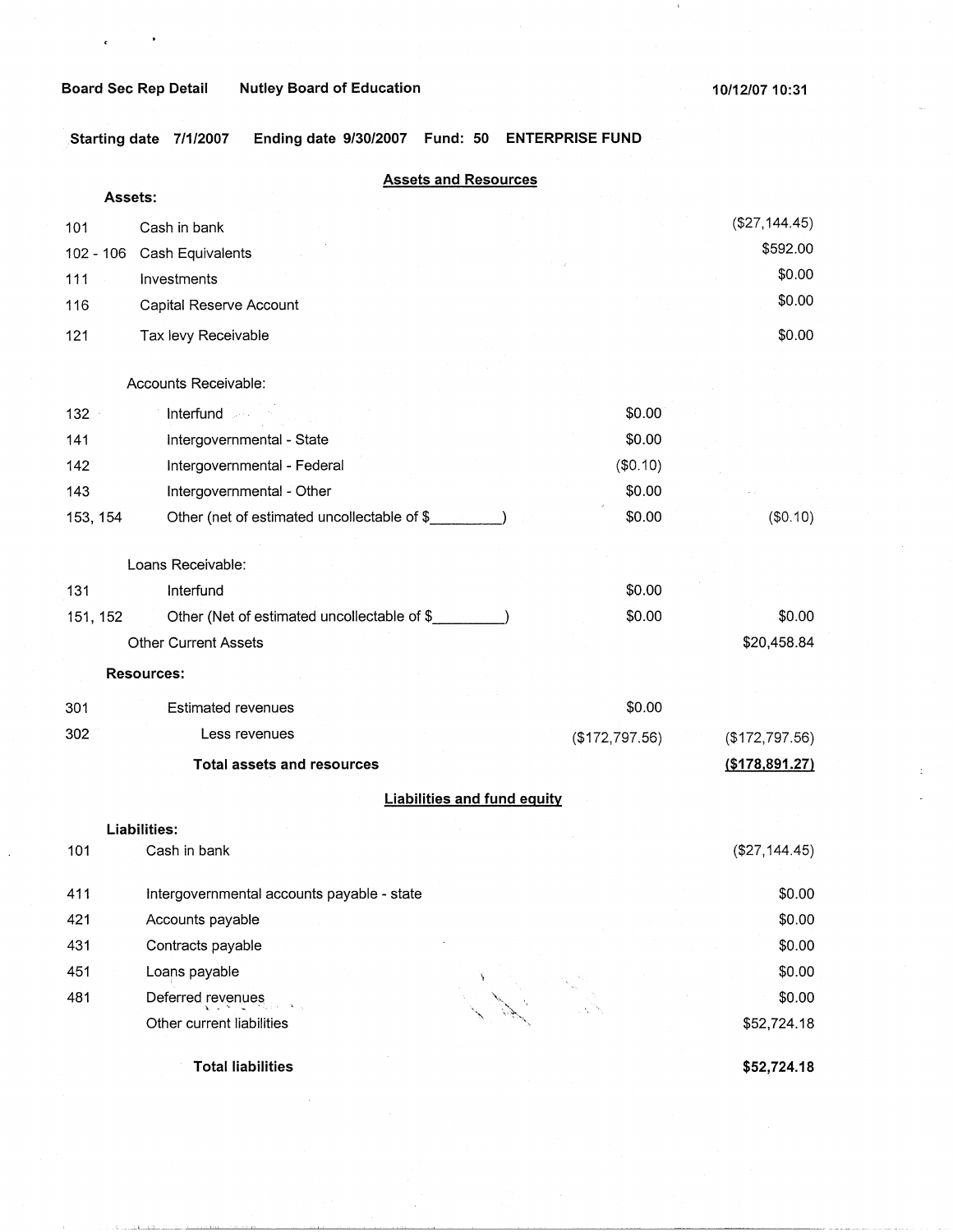**10/12/0710:31** 

**Starting date 7/1/2007 Ending date 9/30/2007 Fund: 50 ENTERPRISE FUND** 

## **Fund Balance:**

Appropriated:

| 753,754        | Reserve for encumbrances                               |                |                 | \$605,055.16   |                  |
|----------------|--------------------------------------------------------|----------------|-----------------|----------------|------------------|
| 761            | Capital reserve account - July                         |                |                 | \$0.00         |                  |
| 604            | Add: Increase in capital reserve                       |                |                 | \$0.00         |                  |
| 307            | Less: Budgeted w/d from capital reserve eligible costs |                |                 | \$0.00         |                  |
| 309            | Less: Budgeted w/d from capital reserve excess costs   |                |                 | \$0.00         | \$0.00           |
| 762            | Adult education programs                               |                |                 | \$0.00         |                  |
| 751,752,76x    | Other reserves                                         |                |                 | \$0.00         |                  |
| 601            | Appropriations                                         |                | \$987,319.32    |                |                  |
| 602            | Less: Expenditures                                     | (\$88, 124.85) |                 |                |                  |
|                | Encumbrances                                           | (\$574,695.84) | (\$662, 820.69) | \$324,498.63   |                  |
|                | Total appropriated                                     |                |                 | \$929,553.79   |                  |
|                | Unappropriated:                                        |                |                 |                |                  |
| 770            | Fund balance, July 1                                   |                |                 | (\$173,849.92) |                  |
| 303            | Budgeted fund balance                                  |                |                 | (\$987,319.32) |                  |
|                | Total fund balance                                     |                |                 |                | (\$231,615.45)   |
|                | Total liabilities and fund equity                      |                |                 |                | ( \$178, 891.27) |
|                | <b>Recapitulation of Budgeted Fund Balance:</b>        |                |                 |                |                  |
|                |                                                        |                | <b>Budgeted</b> | <b>Actual</b>  | Variance         |
| Appropriations |                                                        |                | \$987,319.32    | \$662,820.69   | \$324,498.63     |
| Revenues       |                                                        |                | \$0.00          | (\$172,797.56) | \$172,797.56     |
| Subtotal       |                                                        |                | \$987,319.32    | \$490,023.13   | \$497,296.19     |
|                | Change in capital reserve account:                     |                |                 |                |                  |
|                | Plus - Increase in reserve                             |                | \$0.00          | \$0.00         | \$0.00           |
|                | Less - Withdrawal from reserve                         |                | \$0.00          | \$0.00         |                  |
| Subtotal       |                                                        |                | \$987,319.32    | \$490,023.13   | \$497,296.19     |
|                | Less: Adjustment for prior year                        |                | \$0.00          | \$0.00         |                  |

Budgeted fund balance

'(pa

\$987,319.32

Prepared and submitted by :

Board Secretary

 $10 - 12 - 2007$ 

\$497,296.19

Date

\$490,023.13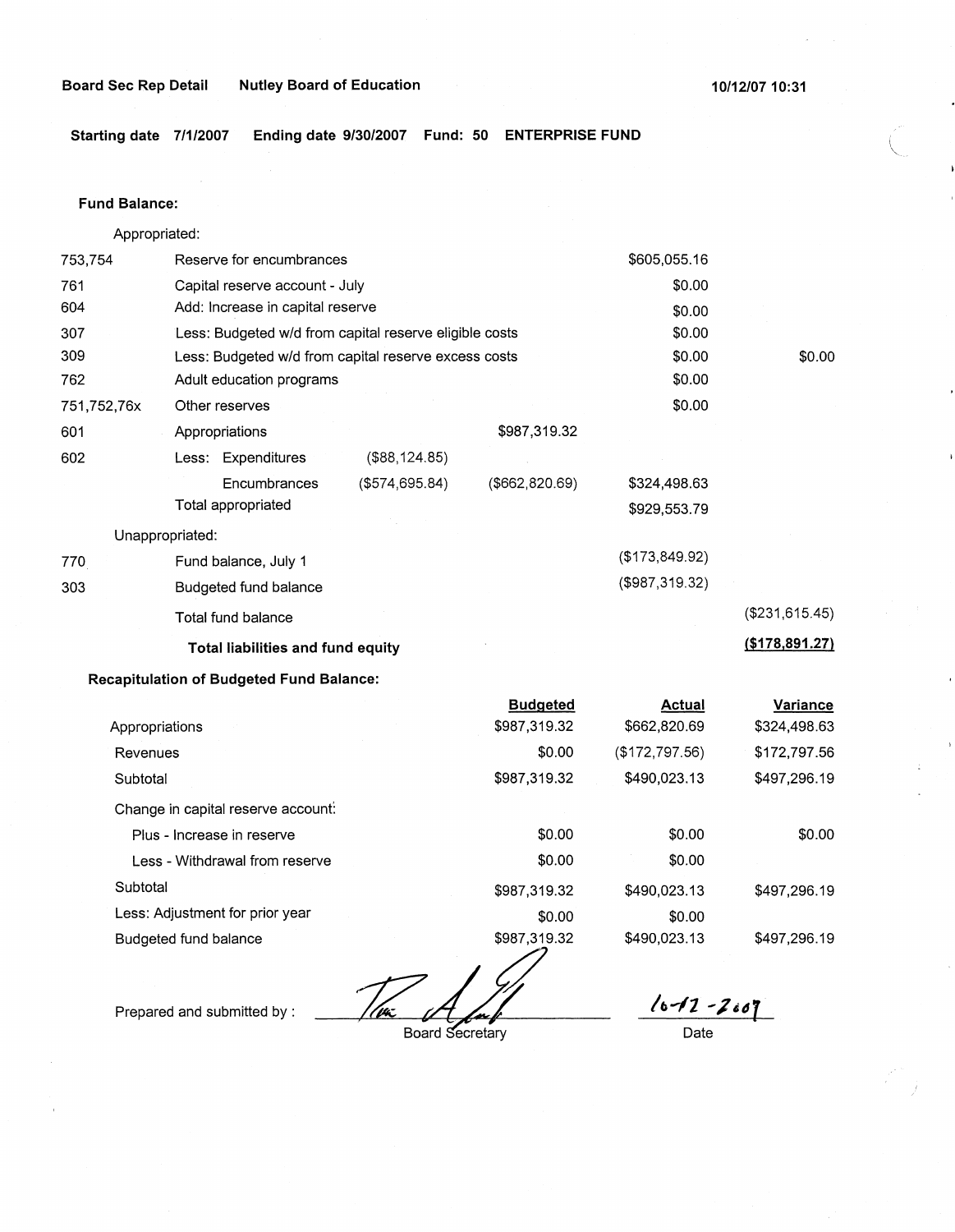## **Board Sec Rep Detail Mutley Board of Education 10/12/07 10:31 10/12/07 10:31**

**Starting date 7/1/2007 Ending date 9/30/2007 Fund: 51 SUMMER CAMP** 

## **Assets and Resources**

| Assets:     |                                             |               |          |
|-------------|---------------------------------------------|---------------|----------|
| 101         | Cash in bank                                |               | \$721.73 |
| $102 - 106$ | Cash Equivalents                            |               | \$0.00   |
| 111         | Investments                                 |               | \$0.00   |
| 116         | Capital Reserve Account                     |               | \$0.00   |
| 121         | Tax levy Receivable                         |               | \$0.00   |
|             | Accounts Receivable:                        |               |          |
| 132         | Interfund                                   | \$0.00        |          |
| 141         | Intergovernmental - State                   | \$0.00        |          |
| 142         | Intergovernmental - Federal                 | \$0.00        |          |
| 143         | Intergovernmental - Other                   | \$0.00        |          |
| 153, 154    | Other (net of estimated uncollectable of \$ | \$0.00        | \$0.00   |
|             | Loans Receivable:                           |               |          |
| 131         | Interfund                                   | \$0.00        |          |
| 151, 152    | Other (Net of estimated uncollectable of \$ | \$0.00        | \$0.00   |
|             | <b>Other Current Assets</b>                 |               | \$0.00   |
|             | <b>Resources:</b>                           |               |          |
| 301         | <b>Estimated revenues</b>                   | \$18,325.00   |          |
| 302         | Less revenues                               | (\$18,325.00) | \$0.00   |
|             | <b>Total assets and resources</b>           |               | \$721.73 |
|             | <b>Liabilities and fund equity</b>          |               |          |
|             | Liabilities:                                |               |          |
|             |                                             |               |          |
| 411         | Intergovernmental accounts payable - state  |               | \$0.00   |
| 421         | Accounts payable                            |               | \$0.00   |
| 431         | Contracts payable                           |               | \$0.00   |
| 451         | Loans payable                               |               | \$0.00   |
| 481         | Deferred revenues                           |               | \$0.00   |
|             |                                             |               |          |

**Total liabilities** 

Other current liabilities

**\$0.00** 

\$0.00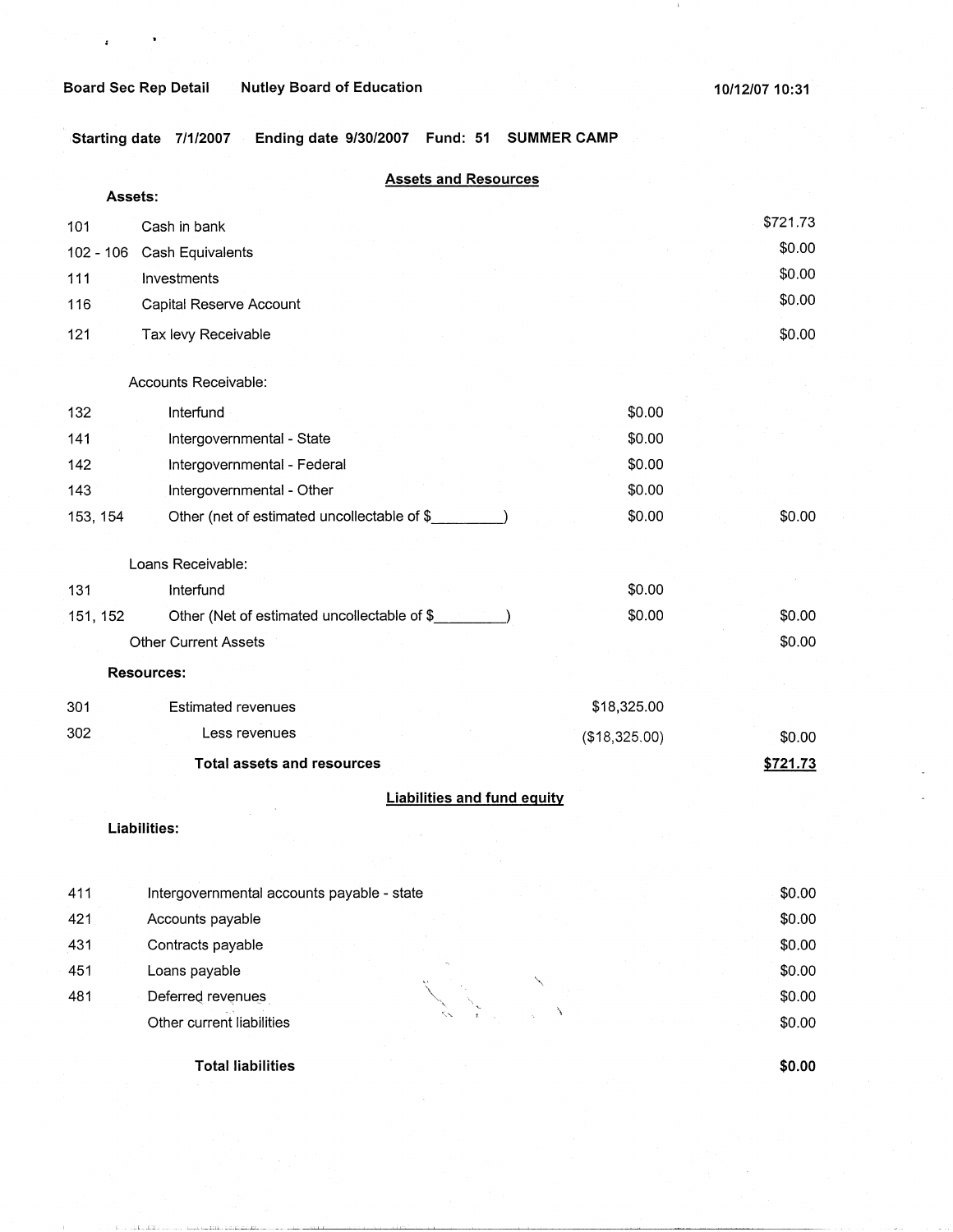**Board Sec Rep Detail Nutley Board of Education 100 100 100 100 100 100 100 10:31 10:31 10:31 10:31 10:31 10:31 10:31 10:31 10:31 10:31 10:31 10:31 10:31 10:31 10:31 10:31 10:31 10:31 10:31 10:31 10:31 10:31 10:31 10:31 10** 

**Starting date 7/1/2007 Ending date 9/30/2007 Fund: 51 SUMMER CAMP** 

## **Fund Balance:**

753,754 761 604 Appropriated: Reserve for encumbrances Capital reserve account - July Add: Increase in capital reserve 307 309 762 751,752,76x 601 Less: Budgeted w/d from capital reserve eligible costs Less: Budgeted w/d from capital reserve excess costs Adult education programs 602 other reserves Appropriations **Less:** Expenditures Encumbrances Total appropriated Unappropriated: 770 Fund balance, July 1 303 Budgeted fund balance Total fund balance (\$17,603.27) \$0.00 \$18,325.00 (\$17,603.27) **Total liabilities and fund equity Recapitulation of Budgeted Fund Balance:**  Appropriations Revenues **Subtotal** Change in capital reserve account: Plus - Increase in reserve **Budgeted**  \$18,325.00 (\$18,325.00) \$0.00 \$0.00 \$0.00 \$0.00 \$0.00 \$0.00 \$0.00 \$0.00 \$0.00 \$0.00 \$721.73 \$721.73 \$0.00 \$0.00 \$721.73 **\$721.73 Actual Variance**  \$17,603.27 \$721.73  $($18,325.00)$   $$0.00$ (\$721.73) \$721.73 \$0.00 \$0.00

Less - Withdrawal from reserve **Subtotal** Less: Adjustment for prior year Budgeted fund balance

That All

\$0.00 \$0.00 \$0.00 \$0.00

Prepared and submitted by :

Board Secretary

 $16 - 12 - 2007$ 

(\$721.73) \$721.73

(\$721.73) \$721.73

)

Date

\$0.00

\$0.00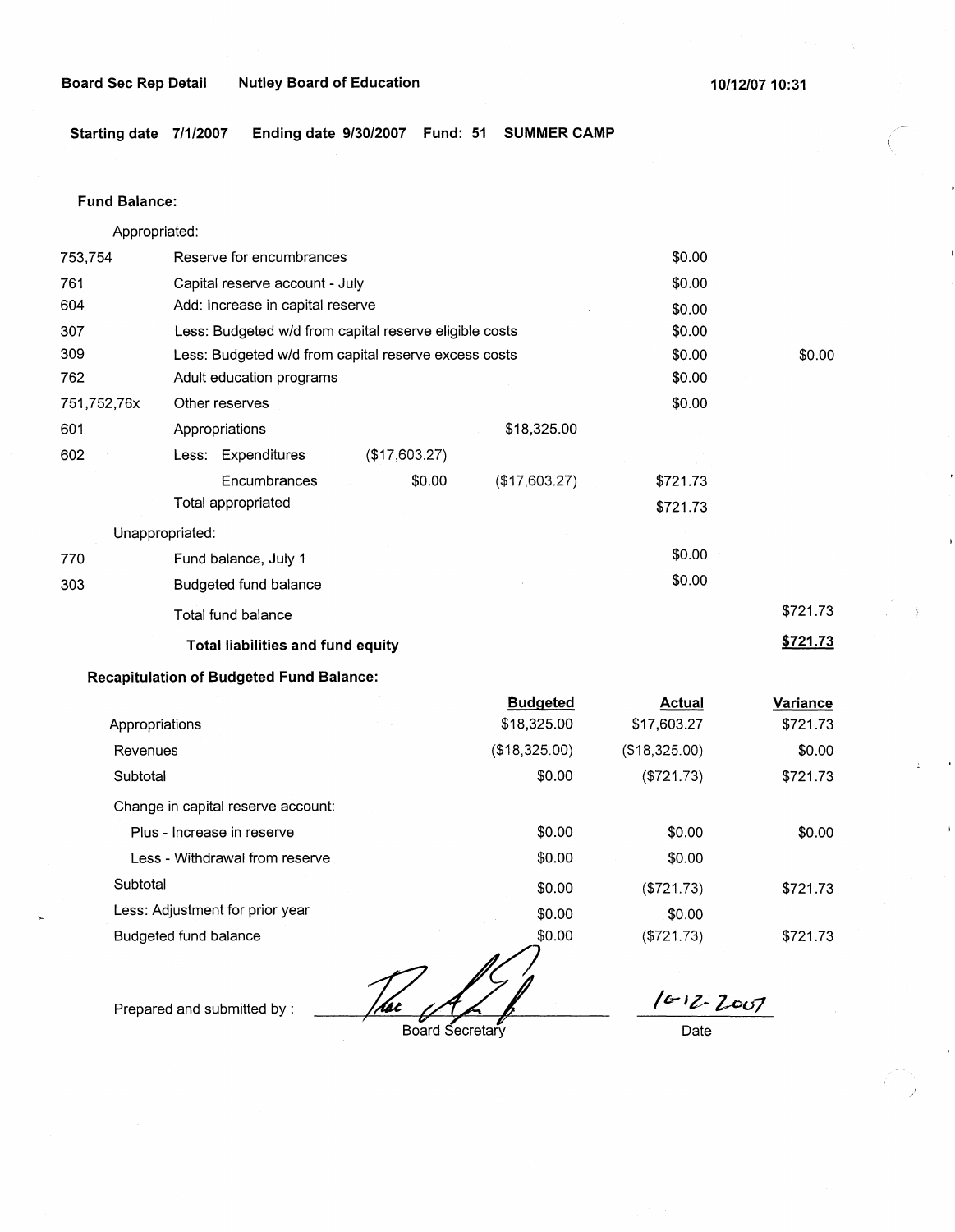$\mathbf{r}^{(\mathcal{A})}$  . <br> : <br>  $\mathbf{x}$ 

**10/12/07 10:31** 

 $\,$   $\,$ 

**1Starting date 7/1/2007 Ending date 9/30/2007 Fund: 55 EXTENDED DAY** 

# **Assets and Resources**

| Assets:     |                                             |               |               |
|-------------|---------------------------------------------|---------------|---------------|
| 101         | Cash in bank                                |               | \$89,522.16   |
| $102 - 106$ | Cash Equivalents                            |               | \$500.00      |
| 111         | Investments                                 |               | \$0.00        |
| 116         | Capital Reserve Account                     |               | \$0.00        |
| 121         | Tax levy Receivable                         |               | \$0.00        |
|             | Accounts Receivable:                        |               |               |
| 132         | Interfund                                   | \$38,836.94   |               |
| 141         | Intergovernmental - State                   | \$0.00        |               |
| 142         | Intergovernmental - Federal                 | \$0.00        |               |
| 143         | Intergovernmental - Other                   | \$0.00        |               |
| 153, 154    | Other (net of estimated uncollectable of \$ | \$0.00        | \$38,836.94   |
|             |                                             |               |               |
|             | Loans Receivable:                           |               |               |
| 131         | Interfund                                   | \$0.00        |               |
| 151, 152    | Other (Net of estimated uncollectable of \$ | \$0.00        | \$0.00        |
|             | <b>Other Current Assets</b>                 |               | \$0.00        |
|             | <b>Resources:</b>                           |               |               |
| 301         | <b>Estimated revenues</b>                   | \$0.00        |               |
| 302         | Less revenues                               | (\$17,518.11) | (\$17,518.11) |
|             | <b>Total assets and resources</b>           |               | \$111,340.99  |
|             | <b>Liabilities and fund equity</b>          |               |               |
|             | Liabilities:                                |               |               |
|             |                                             |               |               |
|             |                                             |               |               |
| 411         | Intergovernmental accounts payable - state  |               | \$0.00        |
| 421         | Accounts payable                            |               | \$765.30      |
| 431         | Contracts payable                           |               | \$0.00        |
| 451         | Loans payable                               |               | \$0.00        |
| 481         | Deferred revenues                           |               | \$0.00        |
|             | Other current liabilities                   |               | \$249,055.19  |

**Total liabilities** 

**\$249,820.49**